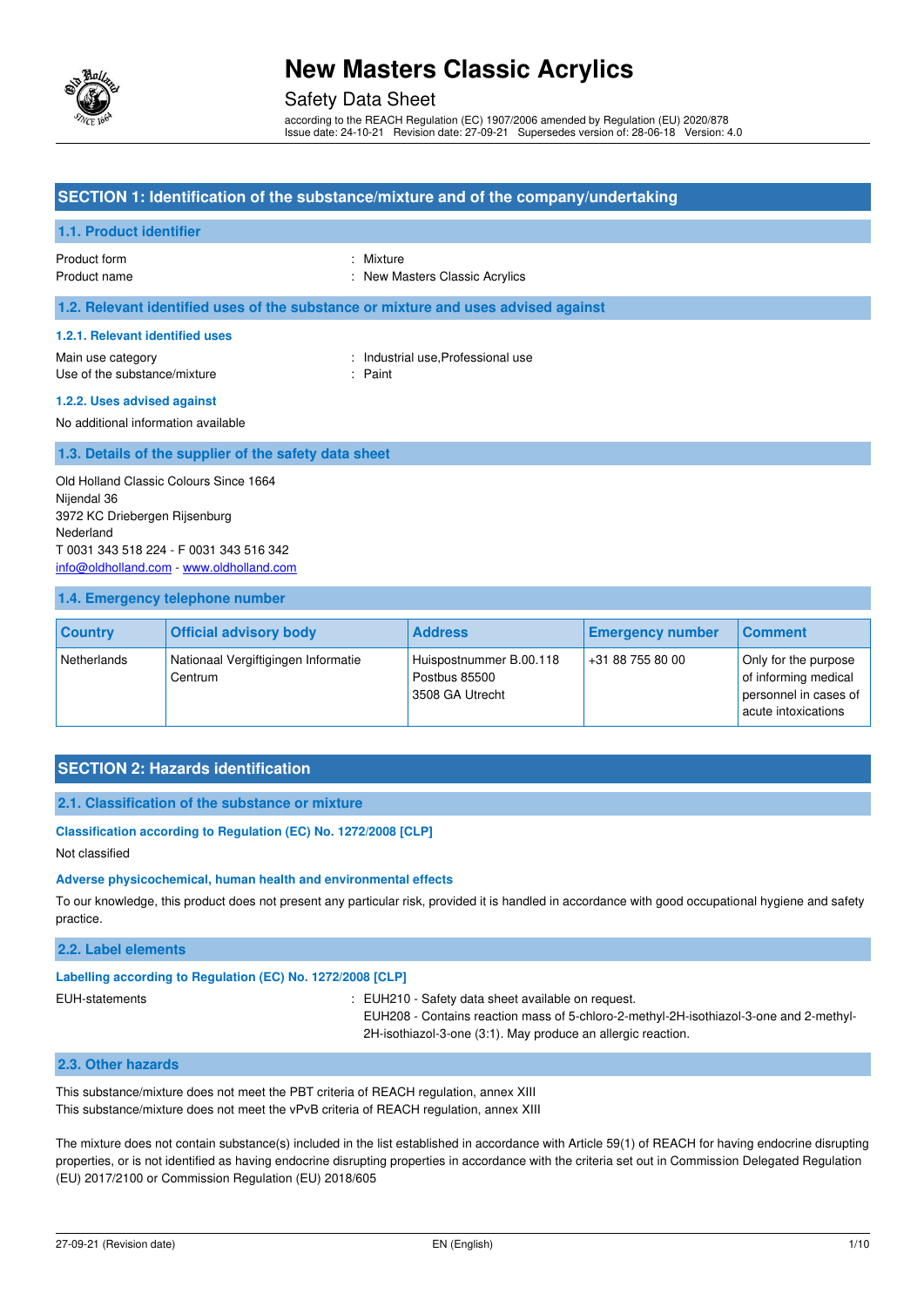# Safety Data Sheet

according to the REACH Regulation (EC) 1907/2006 amended by Regulation (EU) 2020/878

# **SECTION 3: Composition/information on ingredients**

### **3.1. Substances**

## Not applicable

# **3.2. Mixtures**

| <b>Name</b>                                                                                                                                                      | <b>Product identifier</b>                                                                                          | $\%$       | <b>Classification according to</b><br><b>Regulation (EC) No. 1272/2008</b><br><b>[CLP]</b>                                                                                                                    |
|------------------------------------------------------------------------------------------------------------------------------------------------------------------|--------------------------------------------------------------------------------------------------------------------|------------|---------------------------------------------------------------------------------------------------------------------------------------------------------------------------------------------------------------|
| Alcohols, C12-14, ethoxylated                                                                                                                                    | CAS-No.: 68439-50-9<br>EC-No.: 500-213-3<br>REACH-no: 01-2119487984-<br>16                                         | $0.25 - 2$ | Aquatic Acute 1, H400<br>Aquatic Chronic 3, H412                                                                                                                                                              |
| reaction mass of 5-chloro-2-methyl-2H-isothiazol-3-<br>one and 2-methyl-2H-isothiazol-3-one (3:1)<br>substance with national workplace exposure limit(s)<br>(NL) | CAS-No.: 55965-84-9<br>EC-No.: 611-341-5:911-418-6<br>EC Index-No.: 613-167-00-5<br>REACH-no: 01-2120764691-<br>48 | < 0        | Acute Tox. 3 (Oral), H301<br>Acute Tox. 2 (Dermal), H310<br>Acute Tox. 2 (Inhalation), H330<br>Skin Corr. 1C, H314<br>Skin Sens. 1A, H317<br>Aquatic Acute 1, H400 (M=100)<br>Aquatic Chronic 1, H410 (M=100) |

| <b>Specific concentration limits:</b>                                                             |                                                                                                                    |                                                                                                                                                                                                                                                |  |  |
|---------------------------------------------------------------------------------------------------|--------------------------------------------------------------------------------------------------------------------|------------------------------------------------------------------------------------------------------------------------------------------------------------------------------------------------------------------------------------------------|--|--|
| <b>Name</b>                                                                                       | <b>Product identifier</b>                                                                                          | <b>Specific concentration limits</b>                                                                                                                                                                                                           |  |  |
| reaction mass of 5-chloro-2-methyl-2H-isothiazol-3-<br>one and 2-methyl-2H-isothiazol-3-one (3:1) | CAS-No.: 55965-84-9<br>EC-No.: 611-341-5:911-418-6<br>EC Index-No.: 613-167-00-5<br>REACH-no: 01-2120764691-<br>48 | $(0.00015 \leq C < 0.0015)$ EUH208<br>(0,0015 ≤C < 100) Skin Sens. 1A, H317<br>$(0.06 \leq C < 0.6)$ Eye Irrit. 2, H319<br>$(0.06 \leq C < 0.6)$ Skin Irrit. 2, H315<br>( 0,6 ≤C < 100) Skin Corr. 1C, H314<br>(0,6 ≤C < 100) Eye Dam. 1, H318 |  |  |

Full text of H- and EUH-statements: see section 16

| <b>SECTION 4: First aid measures</b>   |                                                                                                                                                                           |  |  |  |
|----------------------------------------|---------------------------------------------------------------------------------------------------------------------------------------------------------------------------|--|--|--|
| 4.1. Description of first aid measures |                                                                                                                                                                           |  |  |  |
| First-aid measures general             | : Never give anything by mouth to an unconscious person. If you feel unwell, seek medical<br>advice (show the label where possible).                                      |  |  |  |
| First-aid measures after inhalation    | : Remove person to fresh air and keep comfortable for breathing. If you feel unwell, seek<br>medical advice.                                                              |  |  |  |
| First-aid measures after skin contact  | : Remove contaminated clothes. Wash skin with plenty of water. If skin irritation or rash<br>occurs: Get medical advice/attention.                                        |  |  |  |
| First-aid measures after eye contact   | : Rinse eyes with water as a precaution. Remove contact lenses, if present and easy to do.<br>Continue rinsing. If eye irritation persists: Get medical advice/attention. |  |  |  |
| First-aid measures after ingestion     | : Rinse mouth. Do not induce vomiting without medical advice. If you feel unwell, seek<br>medical advice.                                                                 |  |  |  |

**4.2. Most important symptoms and effects, both acute and delayed** 

No additional information available

# **4.3. Indication of any immediate medical attention and special treatment needed**

Treat symptomatically.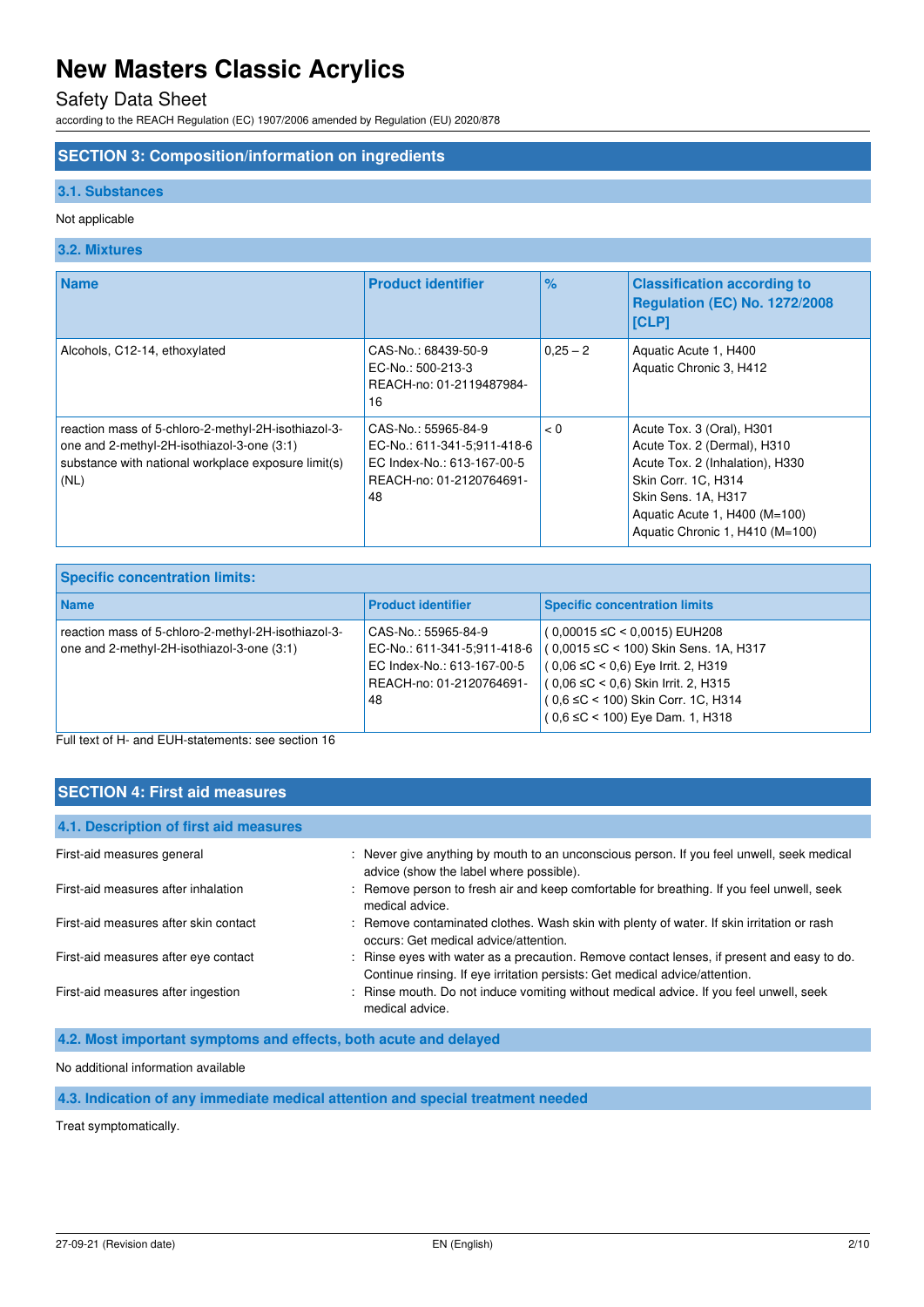# Safety Data Sheet

according to the REACH Regulation (EC) 1907/2006 amended by Regulation (EU) 2020/878

| <b>SECTION 5: Firefighting measures</b>                         |                                                                                                                                             |  |  |  |
|-----------------------------------------------------------------|---------------------------------------------------------------------------------------------------------------------------------------------|--|--|--|
| 5.1. Extinguishing media                                        |                                                                                                                                             |  |  |  |
| Suitable extinguishing media<br>Unsuitable extinguishing media  | : Water spray. Dry powder. Foam. Carbon dioxide. Sand.<br>: Do not use a heavy water stream.                                                |  |  |  |
| 5.2. Special hazards arising from the substance or mixture      |                                                                                                                                             |  |  |  |
| Fire hazard<br>Hazardous decomposition products in case of fire | : Presents no particular fire or explosion hazard.<br>: Toxic fumes may be released.                                                        |  |  |  |
| 5.3. Advice for firefighters                                    |                                                                                                                                             |  |  |  |
| Protection during firefighting                                  | : Do not attempt to take action without suitable protective equipment. Self-contained<br>breathing apparatus. Complete protective clothing. |  |  |  |

| <b>SECTION 6: Accidental release measures</b>                            |                                                                                                                                                              |  |  |  |
|--------------------------------------------------------------------------|--------------------------------------------------------------------------------------------------------------------------------------------------------------|--|--|--|
| 6.1. Personal precautions, protective equipment and emergency procedures |                                                                                                                                                              |  |  |  |
| 6.1.1. For non-emergency personnel<br>Emergency procedures               | : Ventilate spillage area.                                                                                                                                   |  |  |  |
| 6.1.2. For emergency responders<br>Protective equipment                  | Do not attempt to take action without suitable protective equipment. For further information<br>refer to section 8: "Exposure controls/personal protection". |  |  |  |
| <b>6.2. Environmental precautions</b>                                    |                                                                                                                                                              |  |  |  |
| Avoid release to the environment.                                        |                                                                                                                                                              |  |  |  |
| 6.3. Methods and material for containment and cleaning up                |                                                                                                                                                              |  |  |  |
| Methods for cleaning up<br>Other information                             | Take up liquid spill into absorbent material.<br>Dispose of materials or solid residues at an authorized site.                                               |  |  |  |

**6.4. Reference to other sections** 

For further information refer to section 8 :" Exposure-controls/personal protection". For disposal of contaminated materials refer to section 13 : "Disposal considerations".

| <b>SECTION 7: Handling and storage</b>                                   |                                                                                                                                                                                              |
|--------------------------------------------------------------------------|----------------------------------------------------------------------------------------------------------------------------------------------------------------------------------------------|
| 7.1. Precautions for safe handling                                       |                                                                                                                                                                                              |
| Precautions for safe handling<br>Hygiene measures                        | : Ensure good ventilation of the work station. Wear personal protective equipment.<br>: Do not eat, drink or smoke when using this product. Always wash hands after handling the<br>product. |
| 7.2. Conditions for safe storage, including any incompatibilities        |                                                                                                                                                                                              |
| Storage conditions<br>Incompatible products<br>Heat and ignition sources | : Store in a well-ventilated place. Keep cool.<br>: Strong bases. Strong acids. Strong oxidation agent.<br>: Keep away from heat and direct sunlight.                                        |
| 7.3. Specific end use(s)                                                 |                                                                                                                                                                                              |

No additional information available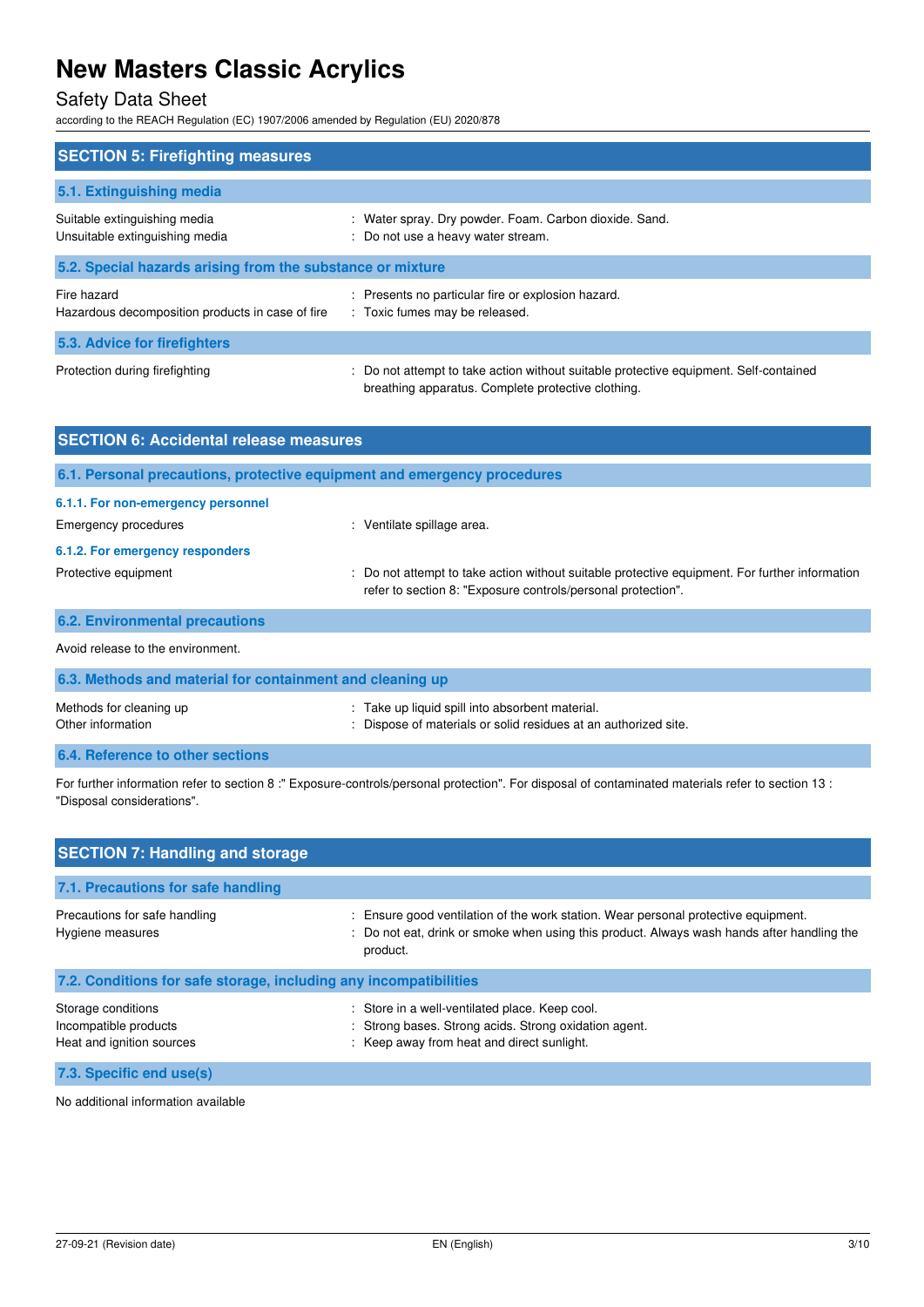# Safety Data Sheet

according to the REACH Regulation (EC) 1907/2006 amended by Regulation (EU) 2020/878

| <b>SECTION 8: Exposure controls/personal protection</b>                                                    |                      |  |  |
|------------------------------------------------------------------------------------------------------------|----------------------|--|--|
| 8.1. Control parameters                                                                                    |                      |  |  |
| 8.1.1 National occupational exposure and biological limit values                                           |                      |  |  |
| reaction mass of 5-chloro-2-methyl-2H-isothiazol-3-one and 2-methyl-2H-isothiazol-3-one (3:1) (55965-84-9) |                      |  |  |
| <b>Netherlands - Occupational Exposure Limits</b>                                                          |                      |  |  |
| TGG-8u (OEL TWA)                                                                                           | $0,2 \text{ mg/m}^3$ |  |  |
| 8.1.2. Recommended monitoring procedures<br>No additional information available                            |                      |  |  |
| 8.1.3. Air contaminants formed<br>No additional information available                                      |                      |  |  |

**8.1.4. DNEL and PNEC** 

No additional information available

#### **8.1.5. Control banding**

No additional information available

**8.2. Exposure controls** 

#### **8.2.1. Appropriate engineering controls**

### **Appropriate engineering controls:**

Ensure good ventilation of the work station.

#### **8.2.2. Personal protection equipment**

### **Personal protective equipment:**

Gloves.

**Personal protective equipment symbol(s):** 



#### **8.2.2.1. Eye and face protection**

**Eye protection:**  Safety glasses. EN 166

# **8.2.2.2. Skin protection**

### **Skin and body protection:**

Wear suitable protective clothing. CEN : EN 340; EN 368; EN 369; EN 467. EN 13034

#### **Hand protection:**

Wear suitable gloves resistant to chemical penetration. Chemical resistant gloves (according to European standard NF EN 374 or equivalent)

| <b>Hand protection</b>                |                                                  |                        |                |                    |                   |
|---------------------------------------|--------------------------------------------------|------------------------|----------------|--------------------|-------------------|
| Type                                  | <b>Material</b>                                  | <b>Permeation</b>      | Thickness (mm) | <b>Penetration</b> | <b>Standard</b>   |
| Reusable gloves,<br>Disposable gloves | Polyvinylchloride (PVC),<br>Nitrile rubber (NBR) | $6$ ( $>$ 480 minutes) | ≥0.11          |                    | <b>EN ISO 374</b> |

### **8.2.2.3. Respiratory protection**

### **Respiratory protection:**

No special respiratory protection equipment is recommended under normal conditions of use with adequate ventilation. In case of insufficient ventilation, wear suitable respiratory equipment. EN 143

### **8.2.2.4. Thermal hazards**

No additional information available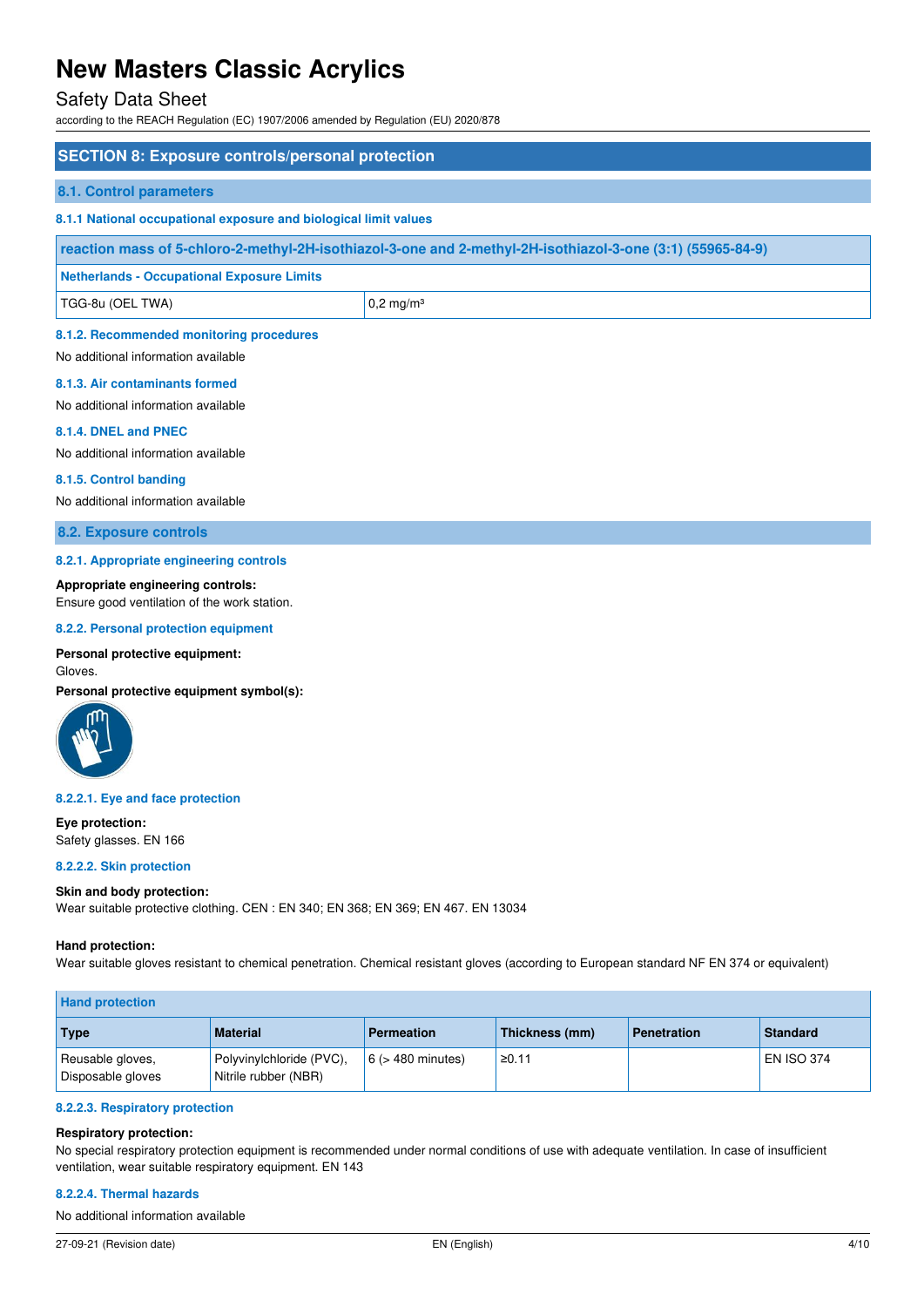# Safety Data Sheet

according to the REACH Regulation (EC) 1907/2006 amended by Regulation (EU) 2020/878

#### **8.2.3. Environmental exposure controls**

#### **Environmental exposure controls:**

Avoid release to the environment.

### **Other information:**

Do not eat, drink or smoke when using this product.

# **SECTION 9: Physical and chemical properties**

# **9.1. Information on basic physical and chemical properties**

| Physical state                                  | Liquid                 |
|-------------------------------------------------|------------------------|
| Colour                                          | various colors. milky. |
| Odour                                           | characteristic.        |
| Odour threshold                                 | Not available          |
| Melting point                                   | Not available          |
| Freezing point                                  | : Not available        |
| Boiling point                                   | : Not available        |
| Flammability                                    | Not available          |
| <b>Explosive limits</b>                         | Not available          |
| Lower explosive limit (LEL)                     | : Not available        |
| Upper explosive limit (UEL)                     | : Not available        |
| Flash point                                     | Not available          |
| Auto-ignition temperature                       | Not available          |
| Decomposition temperature                       | Not available          |
| рH                                              | Not available          |
| Viscosity, kinematic                            | Not available          |
| Solubility                                      | Not available          |
| Partition coefficient n-octanol/water (Log Kow) | : Not available        |
| Vapour pressure                                 | Not available          |
| Vapour pressure at 50 °C                        | Not available          |
| Density                                         | Not available          |
| Relative density                                | $1,5 - 2$              |
| Relative vapour density at 20 °C                | Not available          |
| Particle size                                   | Not applicable         |
| Particle size distribution                      | Not applicable         |
| Particle shape                                  | Not applicable         |
| Particle aspect ratio                           | Not applicable         |
| Particle aggregation state                      | Not applicable         |
| Particle agglomeration state                    | Not applicable         |
| Particle specific surface area                  | Not applicable         |
| Particle dustiness                              | Not applicable         |
|                                                 |                        |

**9.2. Other information** 

# **9.2.1. Information with regard to physical hazard classes**

No additional information available

# **9.2.2. Other safety characteristics**

No additional information available

# **SECTION 10: Stability and reactivity**

# **10.1. Reactivity**

The product is non-reactive under normal conditions of use, storage and transport.

# **10.2. Chemical stability**

Stable under normal conditions.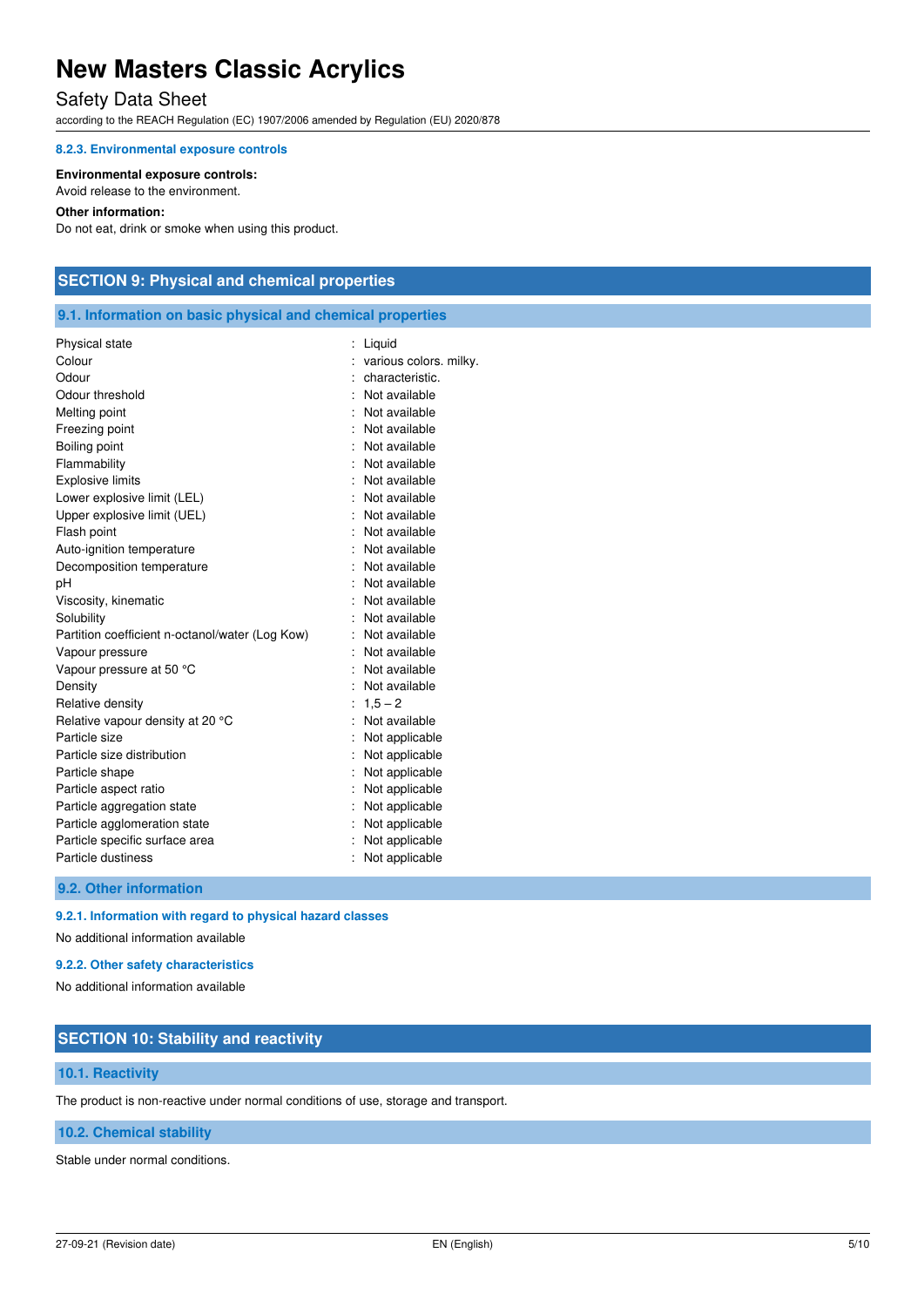# Safety Data Sheet

according to the REACH Regulation (EC) 1907/2006 amended by Regulation (EU) 2020/878

| 10.3. Possibility of hazardous reactions                                |  |
|-------------------------------------------------------------------------|--|
| No dangerous reactions known under normal conditions of use.            |  |
| 10.4. Conditions to avoid                                               |  |
| None under recommended storage and handling conditions (see section 7). |  |
| 10.5. Incompatible materials                                            |  |
| Strong bases. Strong acids. Strong oxidation agent.                     |  |
| 10.6. Hazardous decomposition products                                  |  |

Combustion generates: Carbon oxides (CO, CO2).

| <b>SECTION 11: Toxicological information</b>                                                                                                                                                  |                                                                                                                                                                                               |  |  |
|-----------------------------------------------------------------------------------------------------------------------------------------------------------------------------------------------|-----------------------------------------------------------------------------------------------------------------------------------------------------------------------------------------------|--|--|
| 11.1. Information on hazard classes as defined in Regulation (EC) No 1272/2008                                                                                                                |                                                                                                                                                                                               |  |  |
| Acute toxicity (oral)<br>۰.<br>Acute toxicity (dermal)<br>Acute toxicity (inhalation)                                                                                                         | Not classified<br>Not classified<br>Not classified                                                                                                                                            |  |  |
| reaction mass of 5-chloro-2-methyl-2H-isothiazol-3-one and 2-methyl-2H-isothiazol-3-one (3:1) (55965-84-9)                                                                                    |                                                                                                                                                                                               |  |  |
| LD50 dermal rabbit                                                                                                                                                                            | 87,12 mg/kg                                                                                                                                                                                   |  |  |
| Alcohols, C12-14, ethoxylated (68439-50-9)                                                                                                                                                    |                                                                                                                                                                                               |  |  |
| LD50 oral rat                                                                                                                                                                                 | $1600 - 2500$ mg/kg                                                                                                                                                                           |  |  |
| LD50 dermal rabbit                                                                                                                                                                            | $>$ 2000 mg/kg                                                                                                                                                                                |  |  |
| Skin corrosion/irritation<br>Serious eye damage/irritation<br>Respiratory or skin sensitisation<br>Germ cell mutagenicity<br>Carcinogenicity<br>Reproductive toxicity<br>STOT-single exposure | Not classified<br>Not classified<br>Not classified<br>Not classified<br>Not classified (Based on available data, the classification criteria are not met)<br>Not classified<br>Not classified |  |  |
| STOT-repeated exposure<br>Aspiration hazard                                                                                                                                                   | Not classified<br>Not classified                                                                                                                                                              |  |  |
| 11.2. Information on other hazards<br>When the statistics are all the figures of the continuation that the                                                                                    |                                                                                                                                                                                               |  |  |

No additional information available

| <b>SECTION 12: Ecological information</b>                    |                                                                                                                            |  |
|--------------------------------------------------------------|----------------------------------------------------------------------------------------------------------------------------|--|
| 12.1. Toxicity                                               |                                                                                                                            |  |
| Ecology - general                                            | : The product is not considered harmful to aquatic organisms nor to cause long-term adverse<br>effects in the environment. |  |
| Hazardous to the aquatic environment, short-term<br>(acute)  | : Not classified                                                                                                           |  |
| Hazardous to the aquatic environment, long-term<br>(chronic) | : Not classified                                                                                                           |  |
|                                                              | reaction mass of 5-chloro-2-methyl-2H-isothiazol-3-one and 2-methyl-2H-isothiazol-3-one (3:1) (55965-84-9)                 |  |
| LC50 - Fish [1]                                              | $1,57 \text{ ma/l}$                                                                                                        |  |
| EC50 - Crustacea [1]                                         | $0,71 \text{ mg/l}$                                                                                                        |  |
| EC50 - Crustacea [2]                                         | $0.34$ mg/l                                                                                                                |  |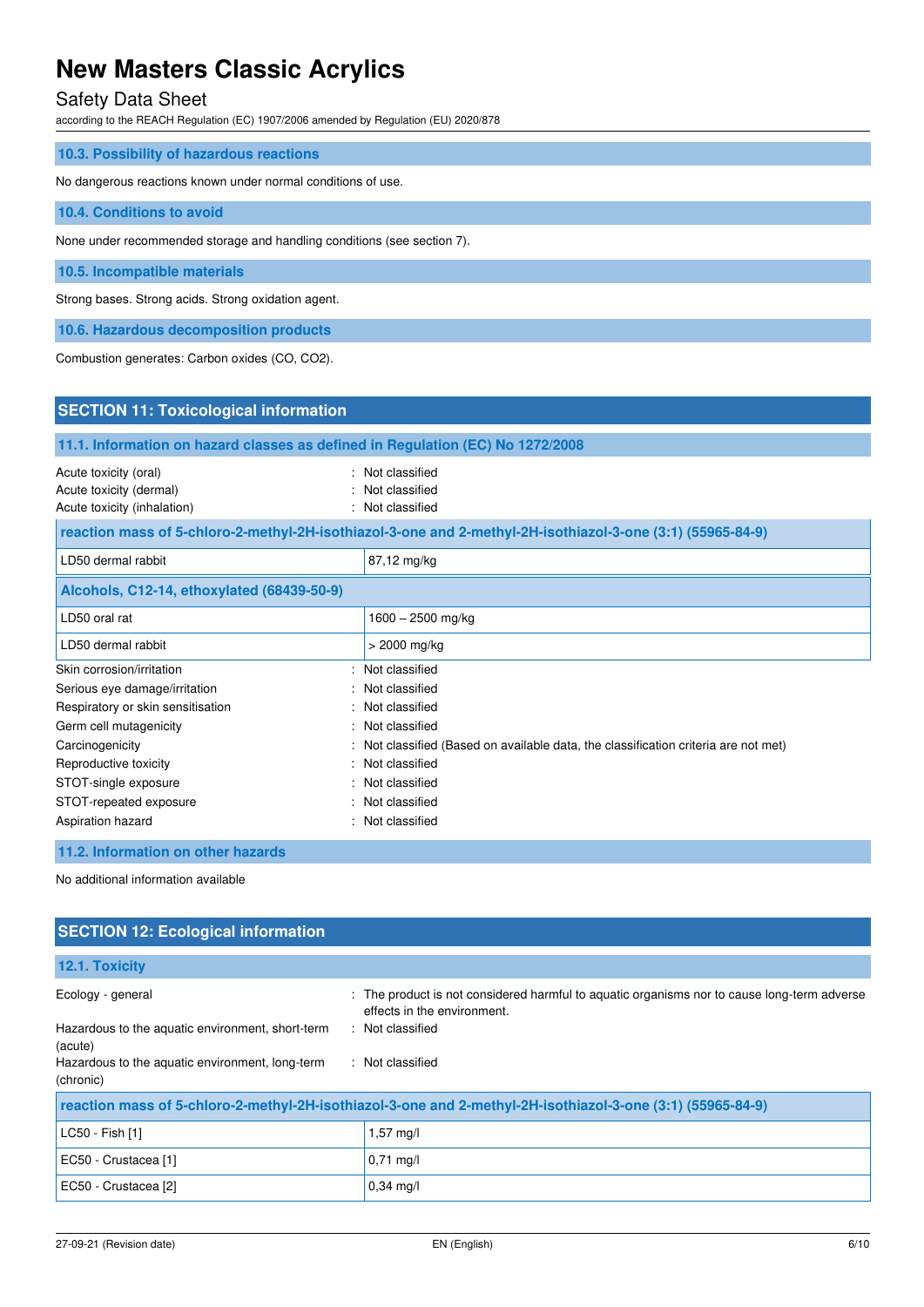# Safety Data Sheet

according to the REACH Regulation (EC) 1907/2006 amended by Regulation (EU) 2020/878

| 12.2. Persistence and degradability                                                    |  |
|----------------------------------------------------------------------------------------|--|
| No additional information available                                                    |  |
| 12.3. Bioaccumulative potential                                                        |  |
| No additional information available                                                    |  |
| 12.4. Mobility in soil                                                                 |  |
| No additional information available                                                    |  |
| 12.5. Results of PBT and vPvB assessment                                               |  |
| <b>New Masters Classic Acrylics</b>                                                    |  |
| This substance/mixture does not meet the PBT criteria of REACH regulation, annex XIII  |  |
| This substance/mixture does not meet the vPvB criteria of REACH regulation, annex XIII |  |
| 12.6. Endocrine disrupting properties                                                  |  |
| No additional information available                                                    |  |
|                                                                                        |  |

**12.7. Other adverse effects** 

No additional information available

# **SECTION 13: Disposal considerations**

# **13.1. Waste treatment methods**

Waste treatment methods : Dispose of contents/container in accordance with licensed collector's sorting instructions. Ecology - waste materials **Ecology** - waste materials **interval** and  $\cdot$  Avoid release to the environment.

# **SECTION 14: Transport information**

| <b>ADR</b>                             | <b>IMDG</b>                  | <b>IATA</b>   | <b>ADN</b>    | <b>RID</b>    |
|----------------------------------------|------------------------------|---------------|---------------|---------------|
|                                        | 14.1. UN number or ID number |               |               |               |
| Not regulated                          | Not regulated                | Not regulated | Not regulated | Not regulated |
| 14.2. UN proper shipping name          |                              |               |               |               |
| Not regulated                          | Not regulated                | Not regulated | Not regulated | Not regulated |
| 14.3. Transport hazard class(es)       |                              |               |               |               |
| Not regulated                          | Not regulated                | Not regulated | Not regulated | Not regulated |
| 14.4. Packing group                    |                              |               |               |               |
| Not regulated                          | Not regulated                | Not regulated | Not regulated | Not regulated |
| <b>14.5. Environmental hazards</b>     |                              |               |               |               |
| Not regulated                          | Not regulated                | Not regulated | Not regulated | Not regulated |
| No supplementary information available |                              |               |               |               |

# **14.6. Special precautions for user**

### **Overland transport**

Not regulated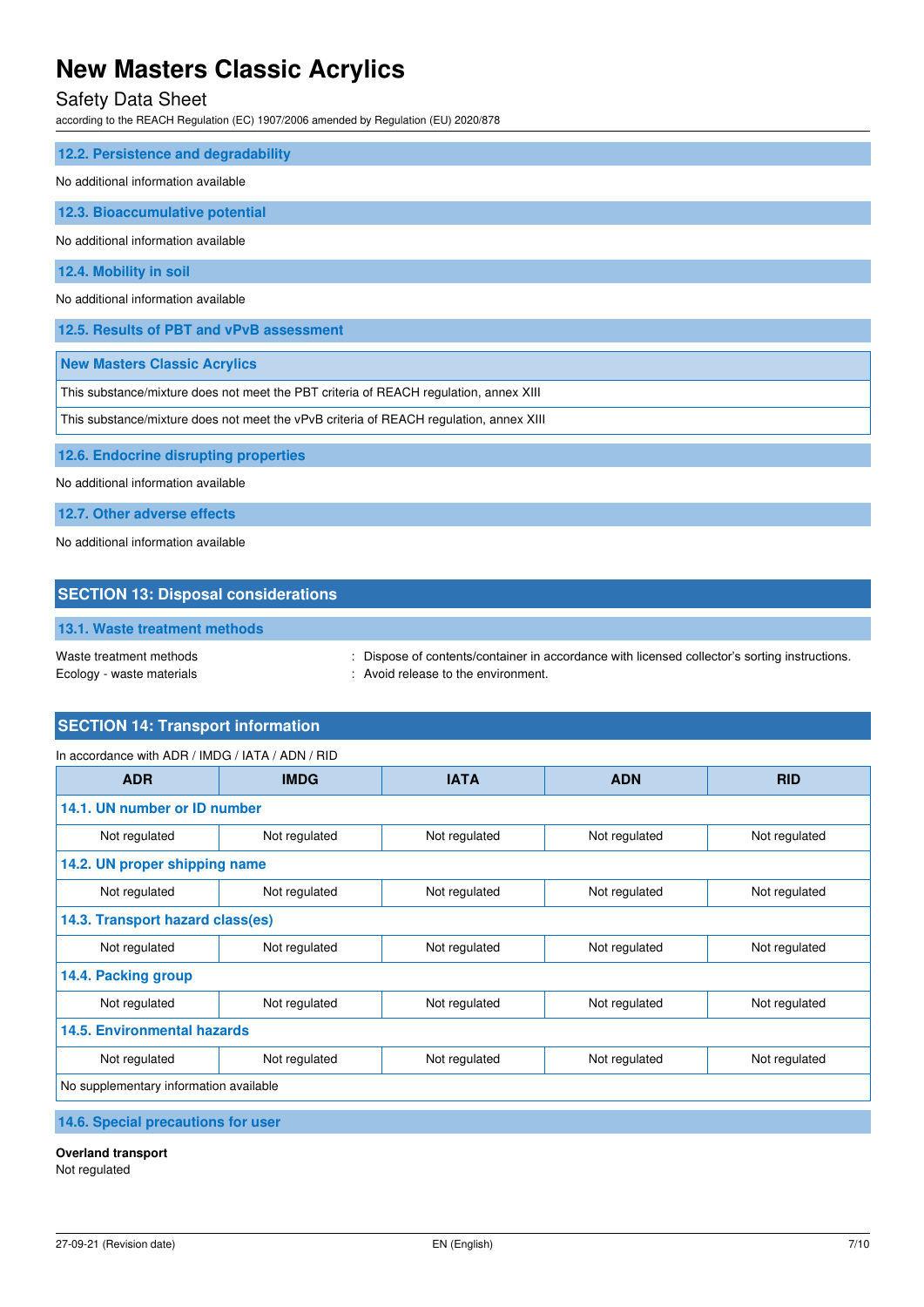# Safety Data Sheet

according to the REACH Regulation (EC) 1907/2006 amended by Regulation (EU) 2020/878

# **Transport by sea**

Not regulated

#### **Air transport**

Not regulated

# **Inland waterway transport**

Not regulated

### **Rail transport**

Not regulated

## **14.7. Maritime transport in bulk according to IMO instruments**

Not applicable

# **SECTION 15: Regulatory information**

### **15.1. Safety, health and environmental regulations/legislation specific for the substance or mixture**

#### **15.1.1. EU-Regulations**

| <b>EU restriction list (REACH Annex XVII)</b>                       |                               |
|---------------------------------------------------------------------|-------------------------------|
| Reference code                                                      | <b>Applicable on</b>          |
| 3(c)                                                                | Alcohols, C12-14, ethoxylated |
| $\sim$ $\sim$ $\sim$<br>$\cdots$ $\sim$ $\sim$ $\sim$ $\cdots$<br>. |                               |

Contains no substance on the REACH candidate list

Contains no REACH Annex XIV substances

Contains no substance subject to Regulation (EU) No 649/2012 of the European Parliament and of the Council of 4 July 2012 concerning the export and import of hazardous chemicals.

Contains no substance subject to Regulation (EU) No 2019/1021 of the European Parliament and of the Council of 20 June 2019 on persistent organic pollutants

Contains no substance subject to Regulation (EU) 2019/1148 of the European Parliament and of the Council of 20 June 2019 on the marketing and use of explosives precursors.

### **15.1.2. National regulations**

### **Netherlands**

| SZW-lijst van kankerverwekkende stoffen            | : None of the components are listed |
|----------------------------------------------------|-------------------------------------|
| SZW-lijst van mutagene stoffen                     | : None of the components are listed |
| SZW-lijst van reprotoxische stoffen - Borstvoeding | : None of the components are listed |
| SZW-lijst van reprotoxische stoffen -              | : None of the components are listed |
| Vruchtbaarheid                                     |                                     |
| SZW-lijst van reprotoxische stoffen – Ontwikkeling | : None of the components are listed |

**15.2. Chemical safety assessment** 

No chemical safety assessment has been carried out

# **SECTION 16: Other information**

| <b>Indication of changes</b> |                         |               |                 |
|------------------------------|-------------------------|---------------|-----------------|
| <b>Section</b>               | <b>Changed item</b>     | <b>Change</b> | <b>Comments</b> |
|                              | Revision date           | Modified      |                 |
|                              | Supersedes              | Modified      |                 |
|                              | SDS EU format           | Modified      |                 |
| 15.1                         | <b>REACH Annex XVII</b> | Added         |                 |
| 16                           | Data sources            | Added         |                 |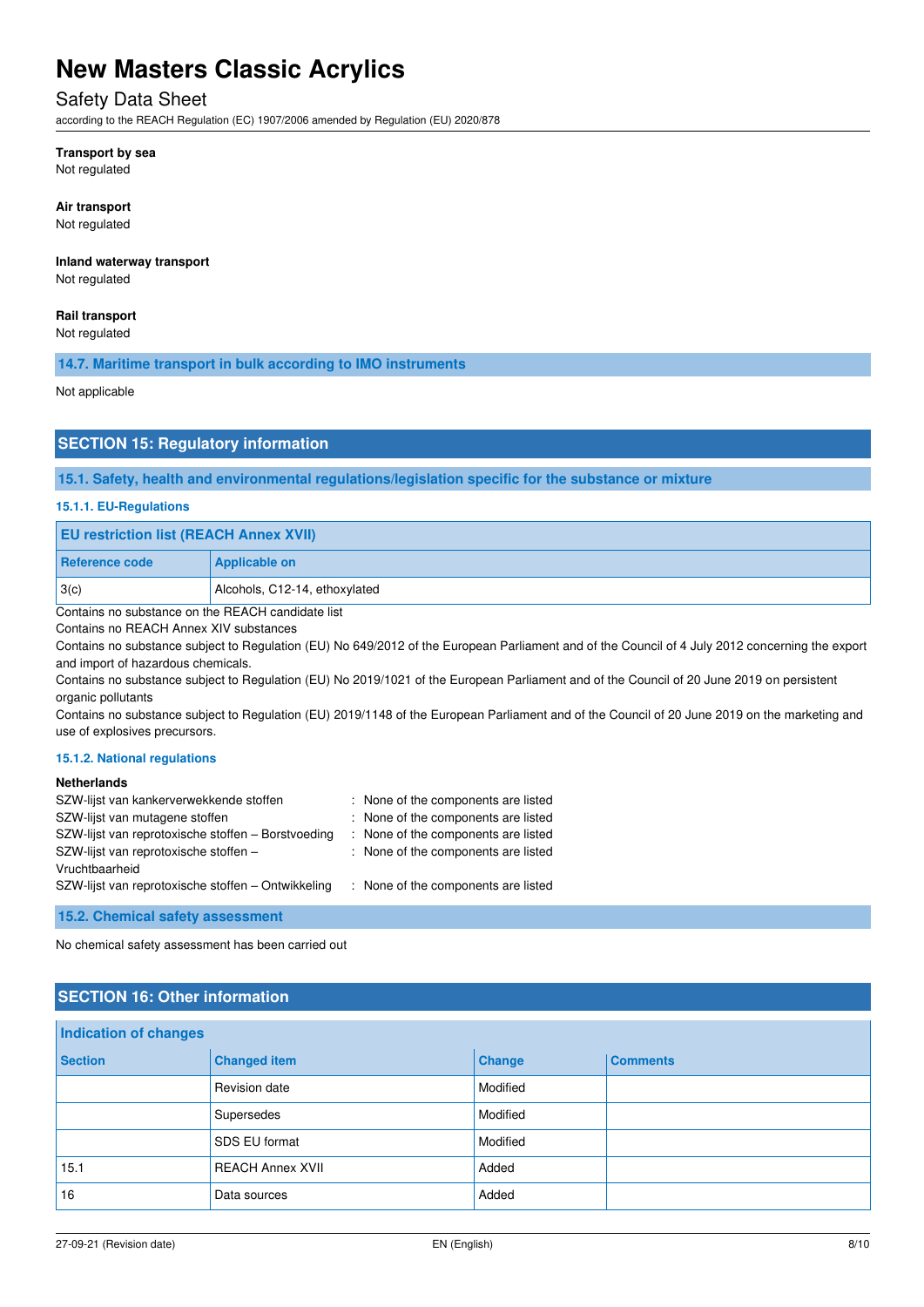# Safety Data Sheet

according to the REACH Regulation (EC) 1907/2006 amended by Regulation (EU) 2020/878

| <b>Abbreviations and acronyms:</b> |                                                                                                                                                                                        |
|------------------------------------|----------------------------------------------------------------------------------------------------------------------------------------------------------------------------------------|
| <b>ADR</b>                         | European Agreement concerning the International Carriage of Dangerous Goods by Road                                                                                                    |
| <b>ATE</b>                         | <b>Acute Toxicity Estimate</b>                                                                                                                                                         |
| CAS                                | CAS (Chemical Abstracts Service) number                                                                                                                                                |
| <b>CLP</b>                         | Classification Labelling Packaging Regulation; Regulation (EC) No 1272/2008                                                                                                            |
|                                    | CMR: Carcinogeen, Mutageen, Reprotoxisch                                                                                                                                               |
|                                    | CSA: Chemical Safety Assessment                                                                                                                                                        |
|                                    | <b>CSR: Chemical Safety Report</b>                                                                                                                                                     |
| <b>DNEL</b>                        | Derived-No Effect Level                                                                                                                                                                |
|                                    | EC50: Median Effective Concentration (required to induce a 50% effect)                                                                                                                 |
|                                    | EINECS: European Inventory of Existing Commercial Chemical Substances                                                                                                                  |
|                                    | GHS: Globally Harmonized System of Classification and Labelling of Chemicals                                                                                                           |
|                                    | IATA: International Air Transport Association                                                                                                                                          |
|                                    | IMDG: International Maritime Code for Dangerous Goods                                                                                                                                  |
|                                    | LC50: Lethal concentration, 50 percent                                                                                                                                                 |
|                                    | LD50: Lethal dose, 50 percent                                                                                                                                                          |
| PBT                                | Persistent Bioaccumulative Toxic                                                                                                                                                       |
|                                    | PNEC: Predicted No Effect Concentration (for environment)                                                                                                                              |
|                                    | REACH: Registration, Evaluation and Authorisation of Chemical substances                                                                                                               |
|                                    | RID: Règlement international concernant le transport des marchandises dangereuses par chemin de fer (Regulations<br>Concerning the International Transport of Dangerous Goods by Rail) |
|                                    | SVHC: Substances of Very High Concern                                                                                                                                                  |
| vPvB                               | Very Persistent and Very Bioaccumulative                                                                                                                                               |

Data sources **1997/2006** : ECHA (European Chemicals Agency). according to Regulation (EC) No. 1907/2006 (REACH) with its amendment Regulation (EU) 2020/878.

Other information **in the contract of the Contract Contract Contract Contract Contract Contract Contract Contract Contract Contract Contract Contract Contract Contract Contract Contract Contract Contract Contract Contract** 

This information is based on current knowledge. Consistency of data in the SDS with CSR is considered, as far as the information is available at the time of compilation (cfr Revision date and Version number). DISCLAIMER OF LIABILITY The information in this SDS was obtained from sources which we believe are reliable. However, the information is provided without any warranty, express or implied, regarding its correctness. The conditions or methods of handling, storage, use or disposal of the product are beyond our control and may be beyond our knowledge. For this and other reasons, we do not assume responsibility and expressly disclaim liability for loss, damage or expense arising out of or in any way connected with the handling, storage, use or disposal of the product. This SDS was prepared and is to be used only for this product. If the product is used as a component in another product, this SDS information may not be applicable.

| <b>Full text of H- and EUH-statements:</b> |                                                                   |
|--------------------------------------------|-------------------------------------------------------------------|
| Acute Tox. 2 (Dermal)                      | Acute toxicity (dermal), Category 2                               |
| Acute Tox. 2 (Inhalation)                  | Acute toxicity (inhal.), Category 2                               |
| Acute Tox. 3 (Oral)                        | Acute toxicity (oral), Category 3                                 |
| Aquatic Acute 1                            | Hazardous to the aguatic environment - Acute Hazard, Category 1   |
| Aquatic Chronic 1                          | Hazardous to the aguatic environment — Chronic Hazard, Category 1 |